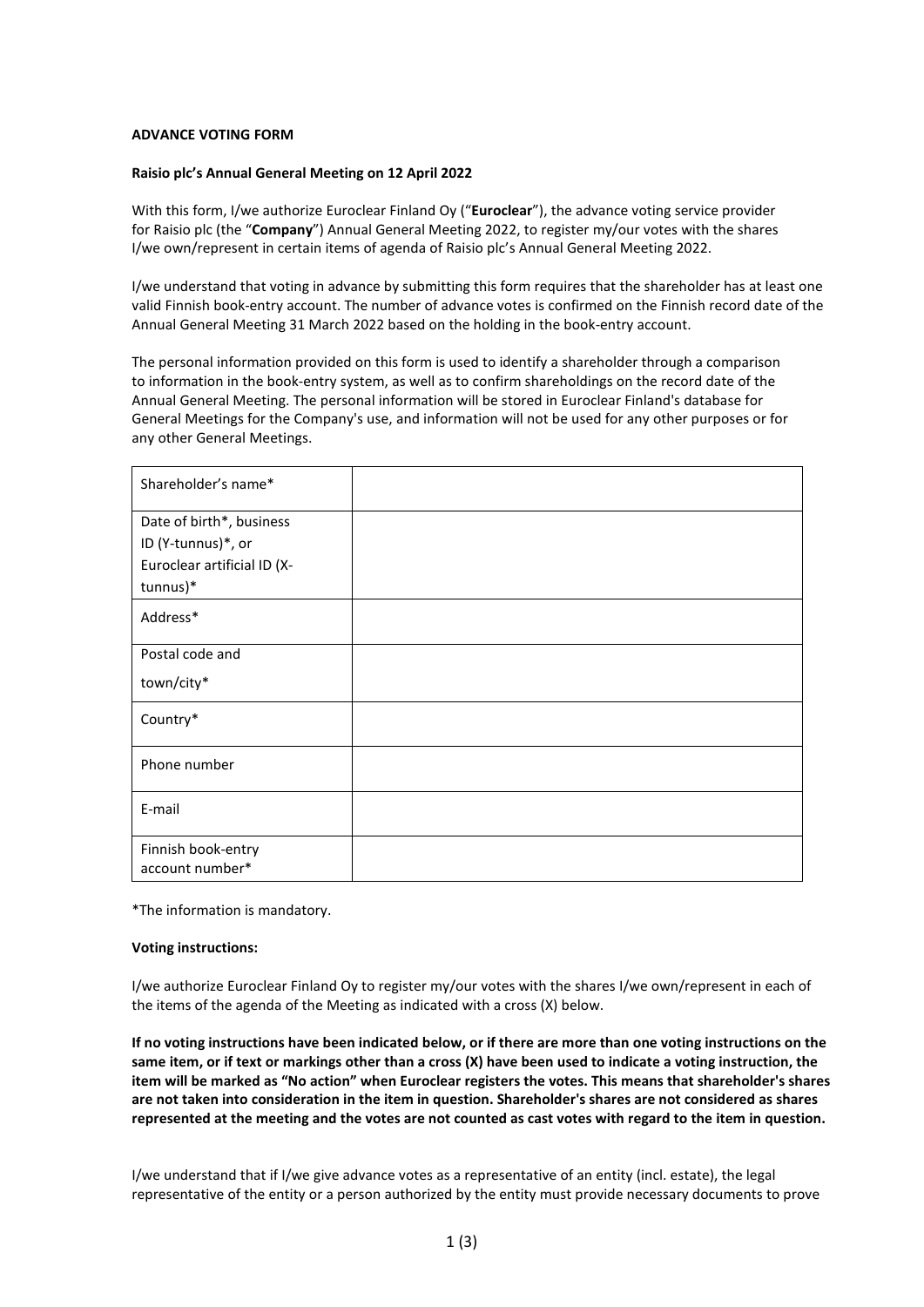the right to represent the entity (e.g. trade register extract or board resolution). Documents are requested to be attached to this advance voting form. If the documents are not submitted during the advance voting period or they are otherwise incomplete, the shares of the entity will not be included as shares represented at the Annual General Meeting.

It is recommended that a Finnish book-entry account holder votes in advance electronically in the address [https://www.raisio.com/en/investors/corporate-governance/annual-general-meetings/.](https://www.raisio.com/en/investors/corporate-governance/annual-general-meetings/) In a situation where the Finnish book-entry account holder has voted in advance both electronically and via this advance voting form, Euroclear will register the most recent voting instruction in the book-entry account.

## **Matters to be resolved at the Raisio plc's Annual General Meeting 2022**

Agenda items 7 to 22 cover proposals of the Board of Directors, Supervisory Board or certain shareholders of Raisio plc to the Annual General Meeting in accordance with the notice of the Meeting. "Abstain from voting" means giving an empty vote and shares are considered to be represented in the meeting, which is meaningful in resolutions requiring qualified majority (e.g. agenda items 21 and 22). In qualified majority items all shares represented at the Meeting are taken into account and abstentions thus have the same effect as votes Against/No. Therefore, abstaining from voting affects the voting result. Shareholders should be aware of this, especially if giving a vote against is not their intention.

|     | <b>Matter to be resolved</b>                                                                                                                                        | For/Yes | Against/No | <b>Abstain from</b><br>voting |
|-----|---------------------------------------------------------------------------------------------------------------------------------------------------------------------|---------|------------|-------------------------------|
| 7.  | Adoption of the annual<br>accounts and the consolidated<br>accounts                                                                                                 | ◻       | □          | П                             |
| 8.  | Resolution on the use of the<br>profit shown on the balance<br>sheet and the payment of<br>dividend                                                                 | □       | □          | □                             |
| 9.  | Resolution on the discharge<br>from personal liability to<br>members of the Board of<br>Directors, members of the<br>Supervisory Board and the<br>President and CEO | $\Box$  | $\Box$     | □                             |
| 10. | Advisory resolution on the<br>Remuneration Report of the<br>governing bodies                                                                                        | □       | □          | □                             |
| 11. | Resolution on the remuneration<br>of the members of the<br><b>Supervisory Board</b>                                                                                 | П       | П          | П                             |
| 12. | Resolution on the number of<br>members of the Supervisory<br>Board                                                                                                  | П       | П          | П                             |
| 13. | Election of members of the<br>Supervisory Board                                                                                                                     | □       | □          | П                             |
| 14. | Resolution on the remuneration<br>of the members of the Board of<br><b>Directors</b>                                                                                | □       | □          | П                             |
| 15. | Resolution on the number of<br>members of the Board of<br><b>Directors</b>                                                                                          | □       | □          | □                             |
| 16. | Election of members of the<br><b>Board of Directors</b>                                                                                                             | П       | П          | П                             |
| 17. | Resolution on the remuneration<br>of the auditors                                                                                                                   | П       | П          | П                             |
| 18. | Resolution on the number of<br>auditors and deputy auditors                                                                                                         | П       | П          | П                             |